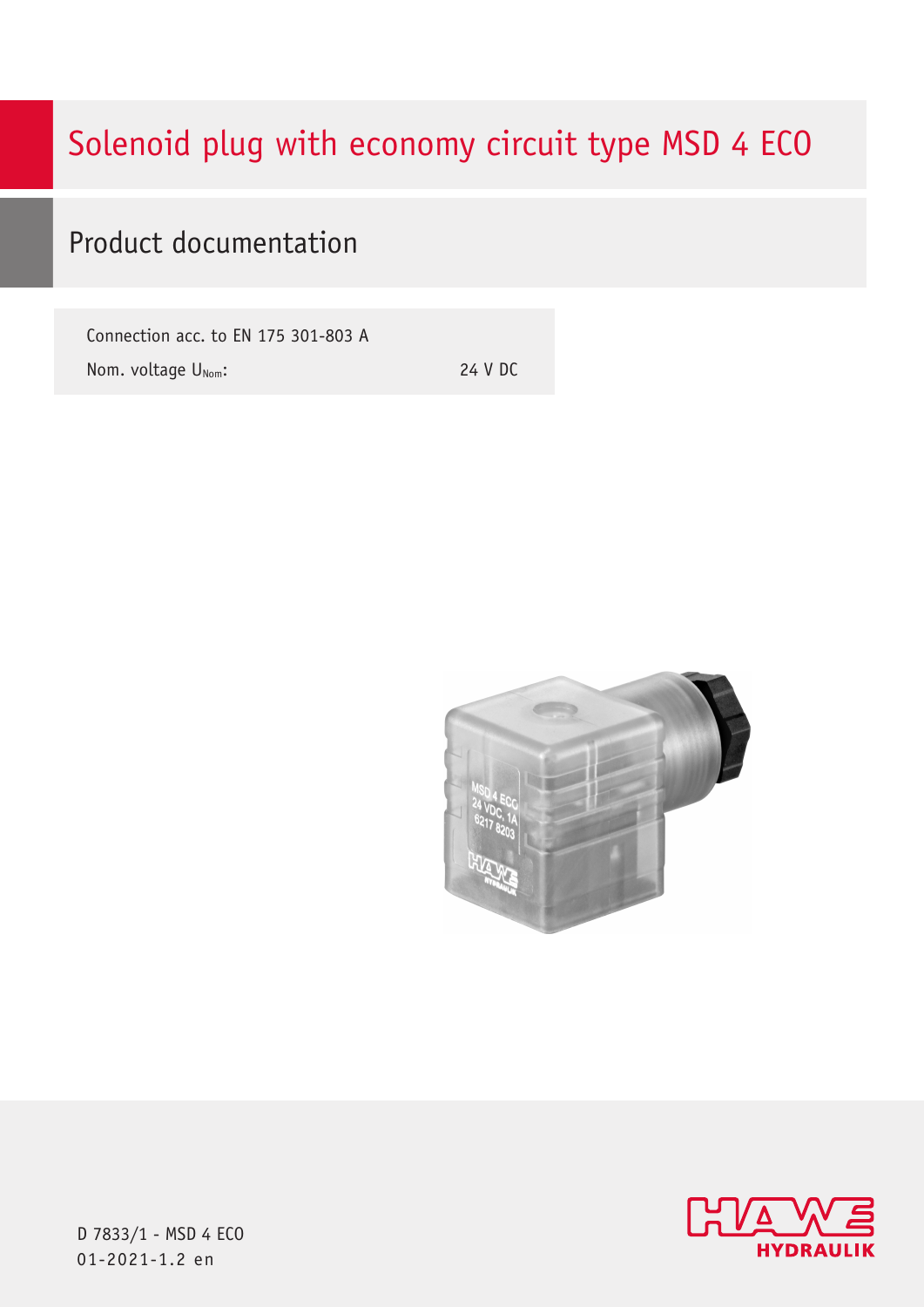

© by HAWE Hydraulik SE.

The reproduction and distribution of this document as well as the use and communication of its contents to others without explicit authorisation is prohibited.

Offenders will be held liable for the payment of damages.

All rights reserved in the event of patent or utility model applications.

Brand names, product names and trademarks are not specifically indicated. In particular with regard to registered and protected names and trademarks, usage is subject to legal provisions.

HAWE Hydraulik respects these legal provisions in all cases.

Printing date / document generated on: 23.01.2021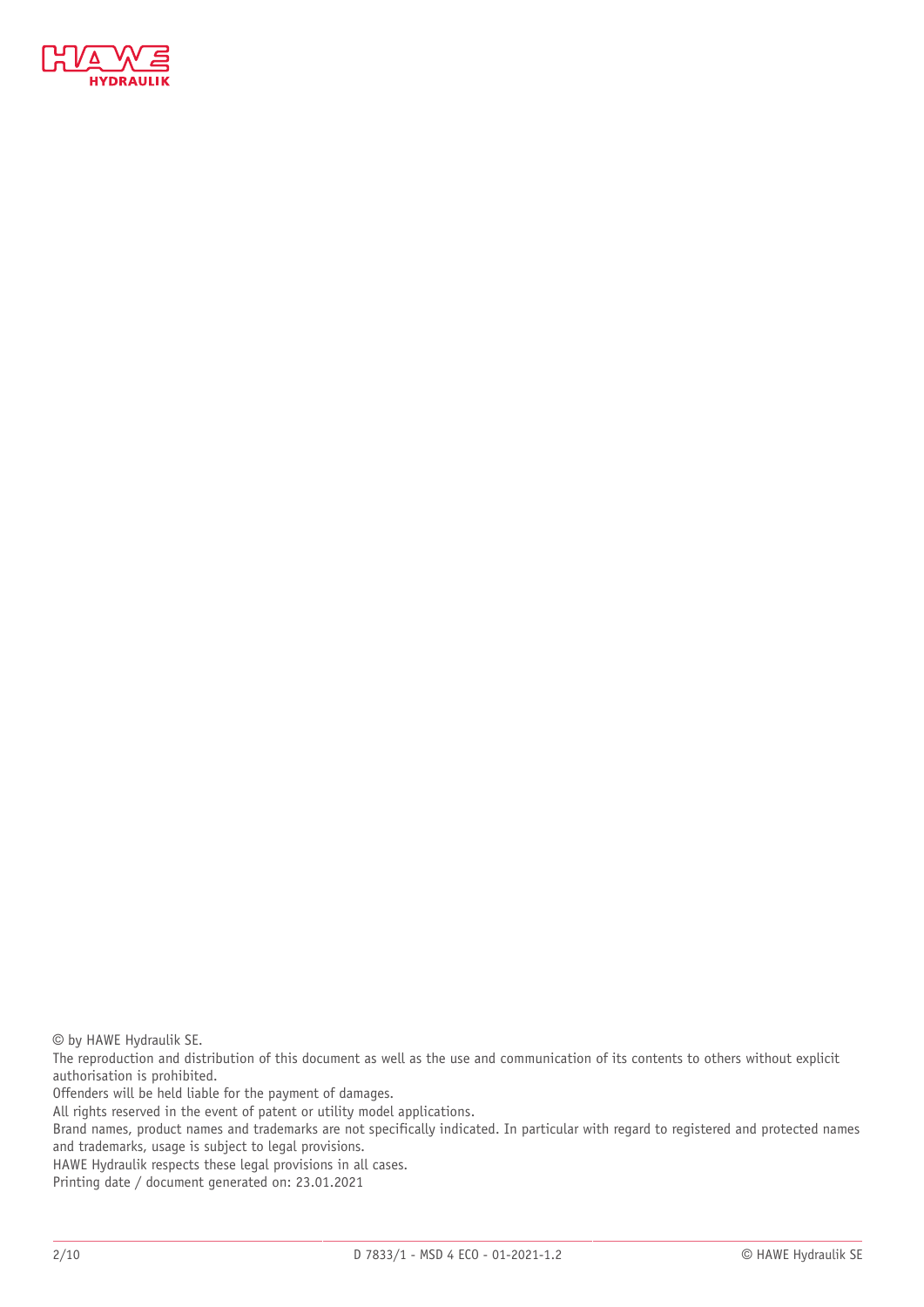

# Contents

| $\mathbf{1}$   |  |
|----------------|--|
| $\overline{2}$ |  |
| $\overline{3}$ |  |
| 3.1            |  |
| 3.2            |  |
| $\overline{4}$ |  |
| $-5$           |  |
| 5.1            |  |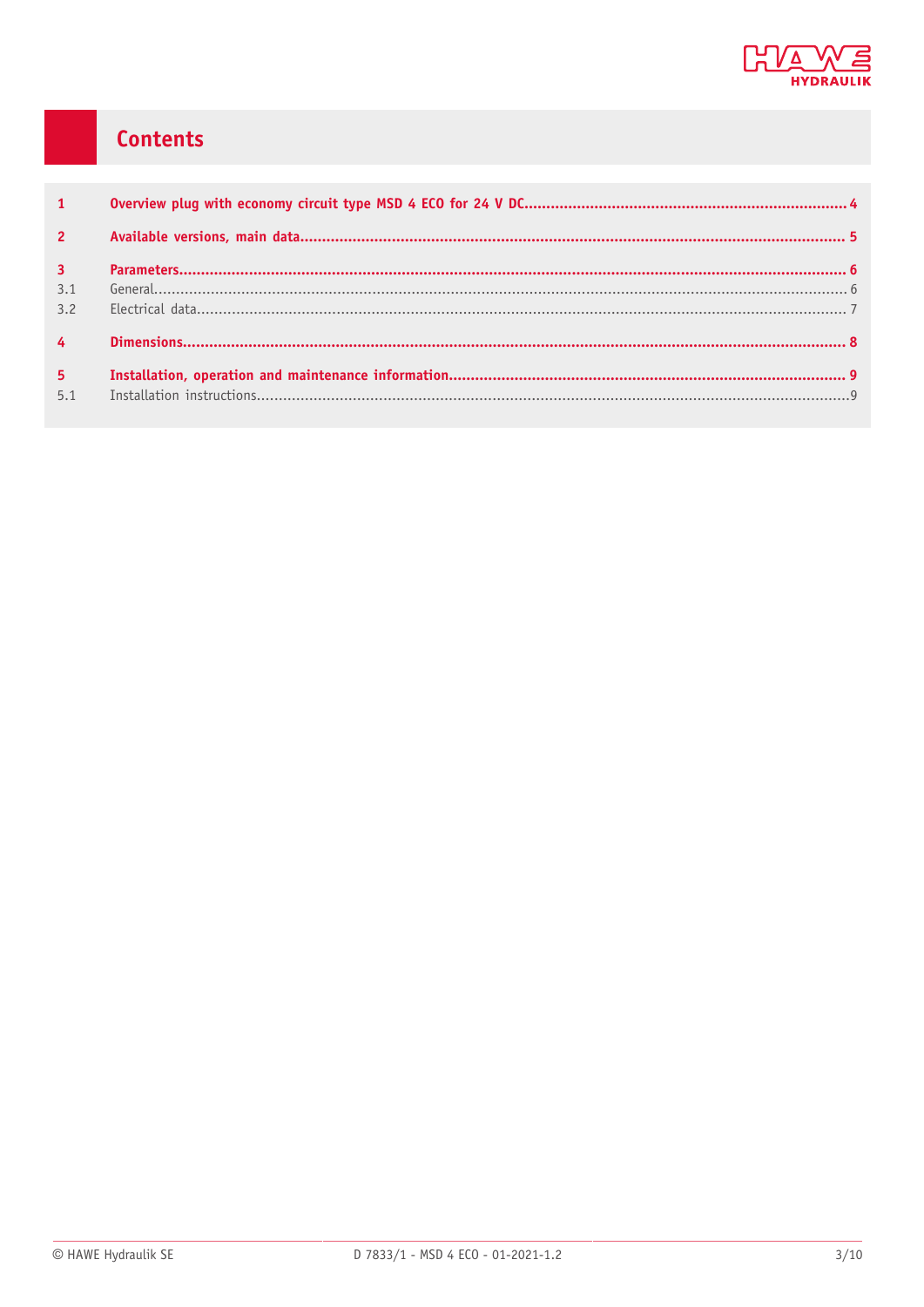

# <span id="page-3-0"></span>**1 Overview plug with economy circuit type MSD 4 ECO for 24 V DC**

The final power of a solenoid when energized is higher than the power required to hold the valve in a shifted position. By using economy circuitry it is possible to reduce the final power of the solenoid by reducing the voltage that is applied to the coil. Reduction of this voltage will decrease the heat generated thus extending the life of the solenoid coil. Applications where this circuit could be used are: solenoids that remain in a continuously energized state with short breaks; area's with high ambient temperatures; directional valve banks where adjacent valves will be energized at the same time. In general, due to the lower temperature, increased reliability and longer solenoid life is achieved.

#### **Features** and **benefits:**

- Switching monitoring using LED
- Energy-saving on continuous actuation
- Straightforward mounting

#### **Intended applications:**

- For controlling on/off solenoids
- Industrial environment



Line connector with economy circuit type MSD 4 ECO for 24 V DC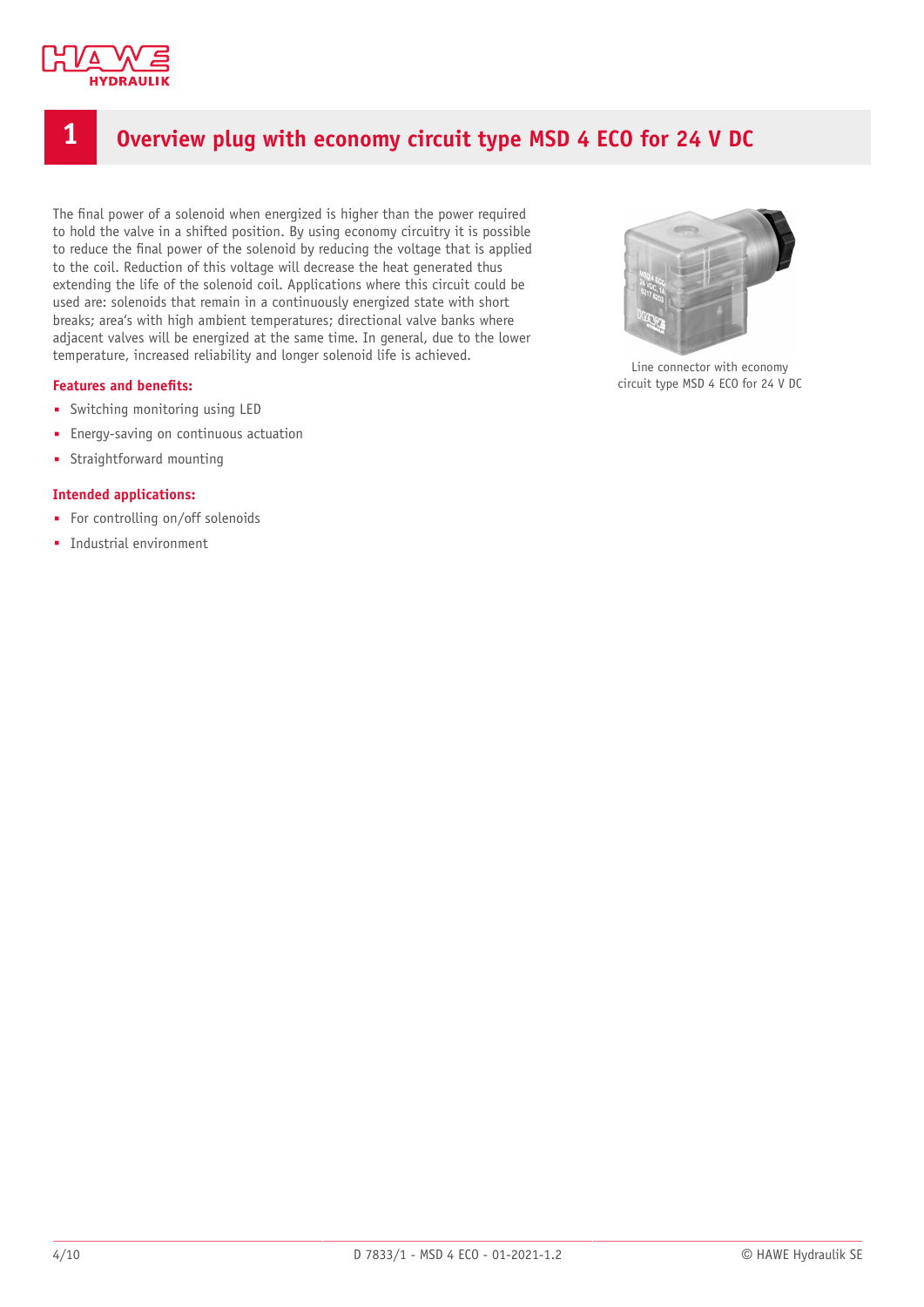

# <span id="page-4-0"></span>**2 Available versions, main data**

**Block diagram**



Block diagram MSD4 ECO

- 1 Supply voltage
- 2 LED yellow
- 3 Solenoid valve
- 4  $t_{start-up} \approx 650$  ms
- 5 duty cycle = 0.75...0.79

#### **O** NOTE

The field voltage which is fully connected when switched on is reduced after a certain delay and the valve is then supplied with only approx. 75% of the voltage. When the circuit is live, this is indicated by a yellow LED.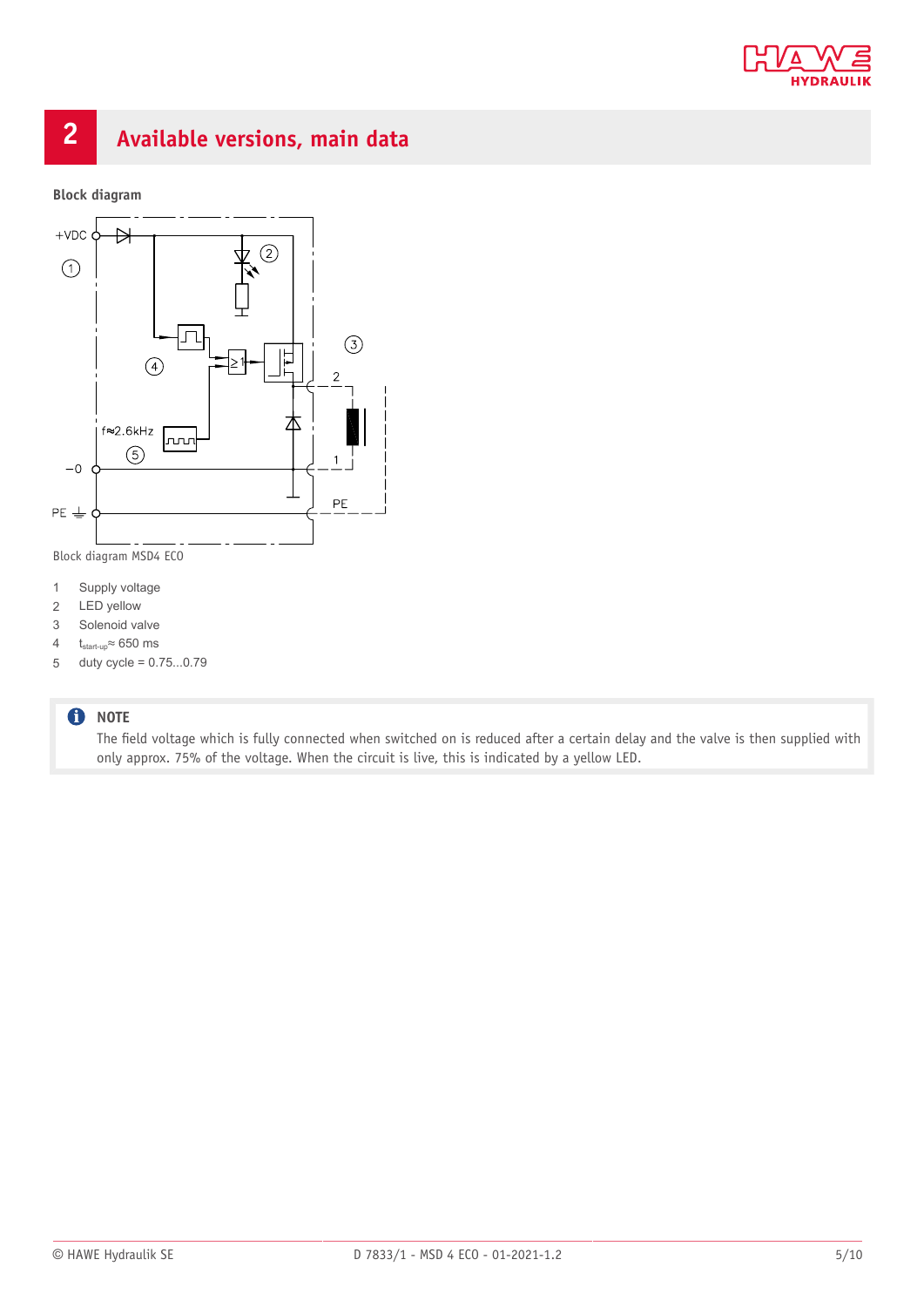

# <span id="page-5-0"></span>**3 Parameters**

## <span id="page-5-1"></span>**3.1 General**

### **General features**

| Order coding                 | Economy circuit type MSD 4 ECO                     |
|------------------------------|----------------------------------------------------|
| Nomenclature                 | Line connector with economy circuit for 24 V DC    |
| Condition when supplied      | See Chapter 4, "Dimensions"                        |
| <b>Connection pattern</b>    | Per DIN 43 650 Form A, 2-pole                      |
| Cable inlet                  | Pg 9 DIN 46 320 for sheath external diameter 48 mm |
| <b>Connecting cables</b>     | 1.5 mm <sup>2</sup> recommended wire cross section |
| <b>Installation position</b> | Any                                                |
| Weight                       | Approx. 30 q                                       |
| <b>Ambient temperature</b>   | $-20^{\circ}$ C+80 $^{\circ}$ C                    |

### **O** NOTE

The line connector cannot be used for double or reversal lift solenoids MD and MU in accordance with **D** 7055 or twin solenoids in accordance with **D 7785 A**.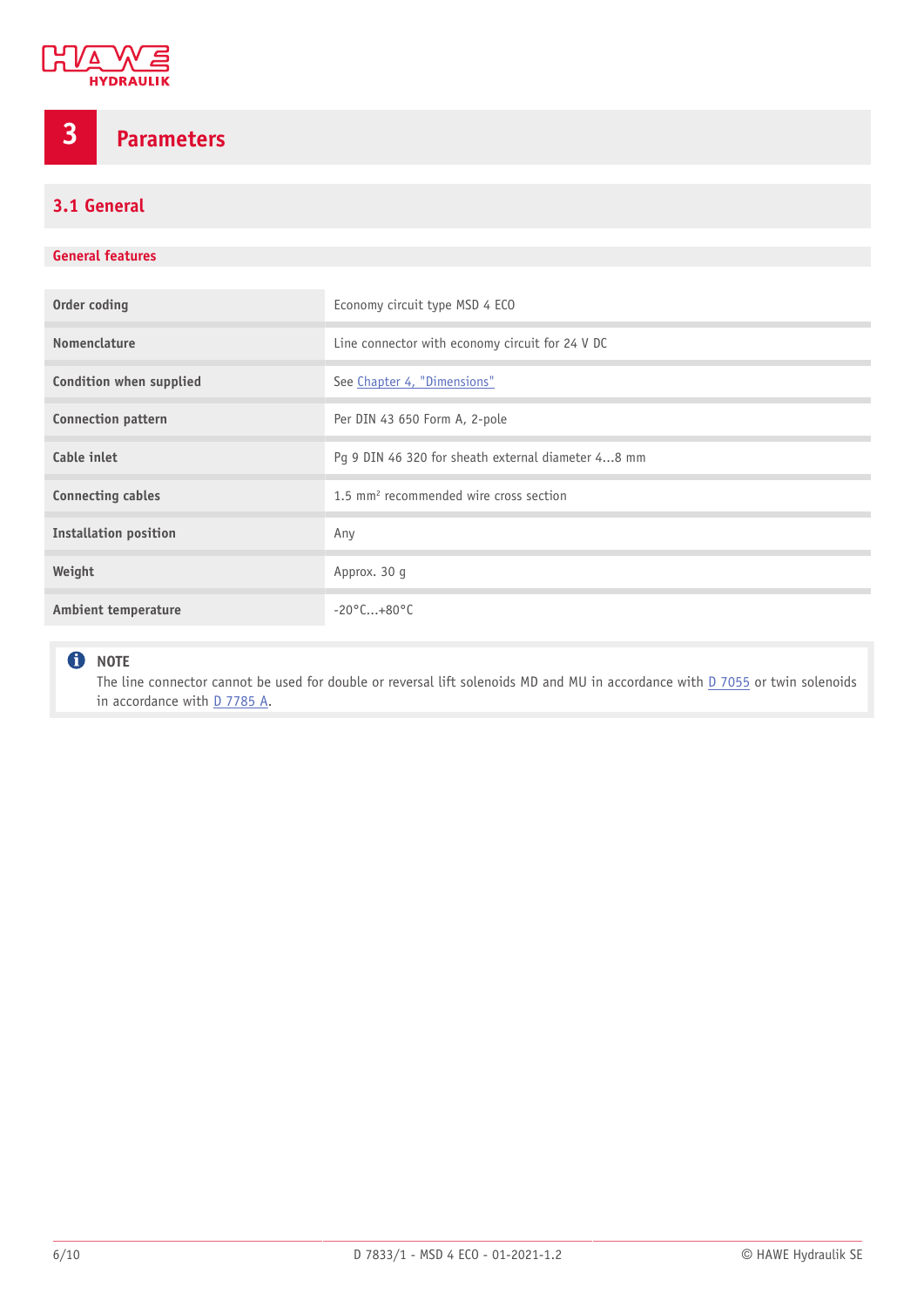

# <span id="page-6-0"></span>**3.2 Electrical data**

## **Electrical data**

| Supply voltage                         | $\bigcup_{R}$      | 19  30 V DC                                                                                                                         |
|----------------------------------------|--------------------|-------------------------------------------------------------------------------------------------------------------------------------|
| Max. permissible ripple factor         | W                  | 10 % (supply voltage has to be adequately smoothed)                                                                                 |
| Start voltage                          | $U_{\Delta}$       | $U_R$ - 0.8 V DC                                                                                                                    |
| <b>Start current</b>                   | $I_A$              | max. 1.5 A                                                                                                                          |
| <b>Holding voltage</b>                 | Uн                 | $0.750.79\%$ U <sub>B</sub> permanently set                                                                                         |
| <b>Economy current</b>                 | $I_{\rm H}$        | max. 1.2 A<br>Sustaining voltage is the voltage at the valve solenoids in the steady condition.                                     |
| Reponse time (ON)                      | $t_{\alpha n}$     | No delay. For response time of the valve connected see 24 V DC version in the<br>respective pamphlet                                |
| Reponse time (OFF)                     | $t_{\text{off}}$   | Delay in switch off and drop time, depending on valve type, in part considerably<br>longer than shown in the respective pamphlet    |
| <b>Conversion time</b>                 | $t_{\rm H}$        | Approx. 600750 ms permanently set<br>Switch-over time is the time from switching on until switching over to the holding<br>voltage. |
| Pulse repetition rate of PWM end stage | $f_{\text{pulse}}$ | $\approx$ 2.6 kHz                                                                                                                   |
| Max. permissible operation frequency   |                    | $0.1$ Hz                                                                                                                            |

## **Circuitry example**



Circuitry example MSD 4 ECO

1 Solenoid valve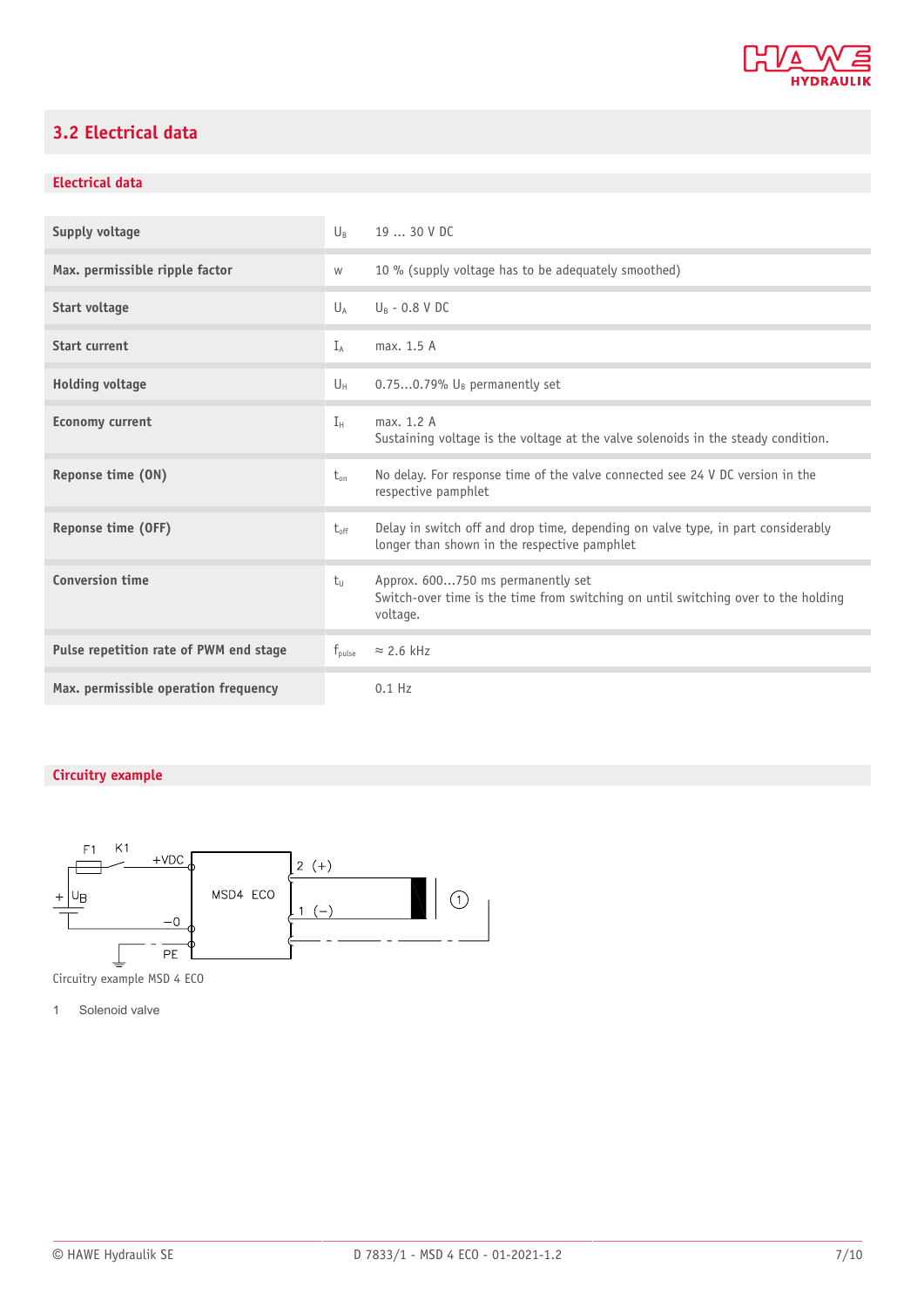

# <span id="page-7-0"></span>**4 Dimensions**

All dimensions in mm, subject to change.

### **Coding per DIN 43650 A**

Casing transcluent

#### **Condition on delivery:**

The economy circuit plug is supplied as an individual element. HAWE does not undertake preassembly with any valve for which it is intended which may be ordered at the same time. The valve and economy circuit unit must be listed separately in the order.



Coding MSD 4 ECO

- 1 Cable gland Pg 9, DIN 43650
- 2 Flat seal
- 3 Type identifier printed on this side surface
- 4 not fully tightened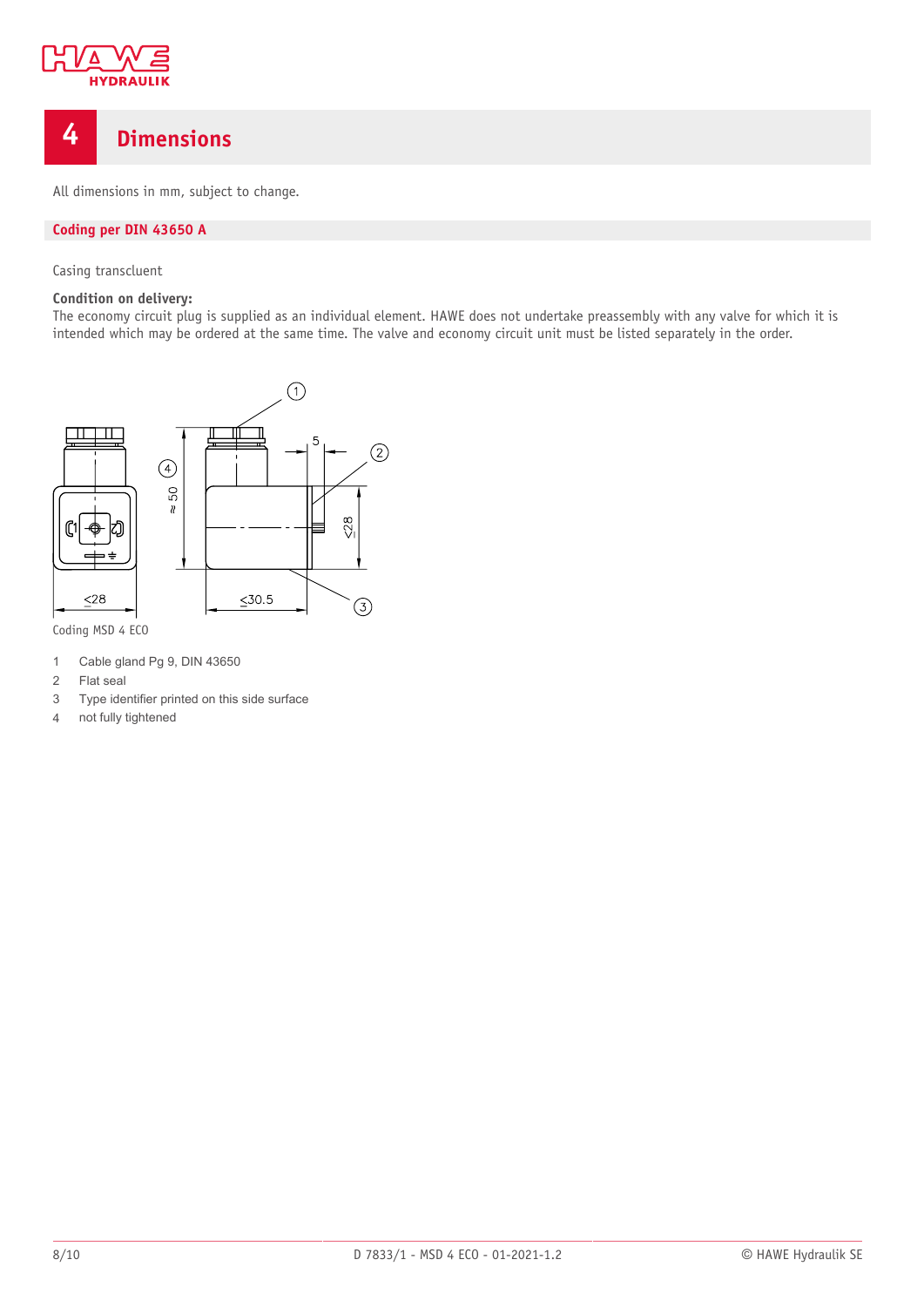

# <span id="page-8-0"></span>**5 Installation, operation and maintenance information**

## <span id="page-8-1"></span>**5.1 Installation instructions**

Special care must be taken regarding correct polarity when connecting cables.



1 Flat seal